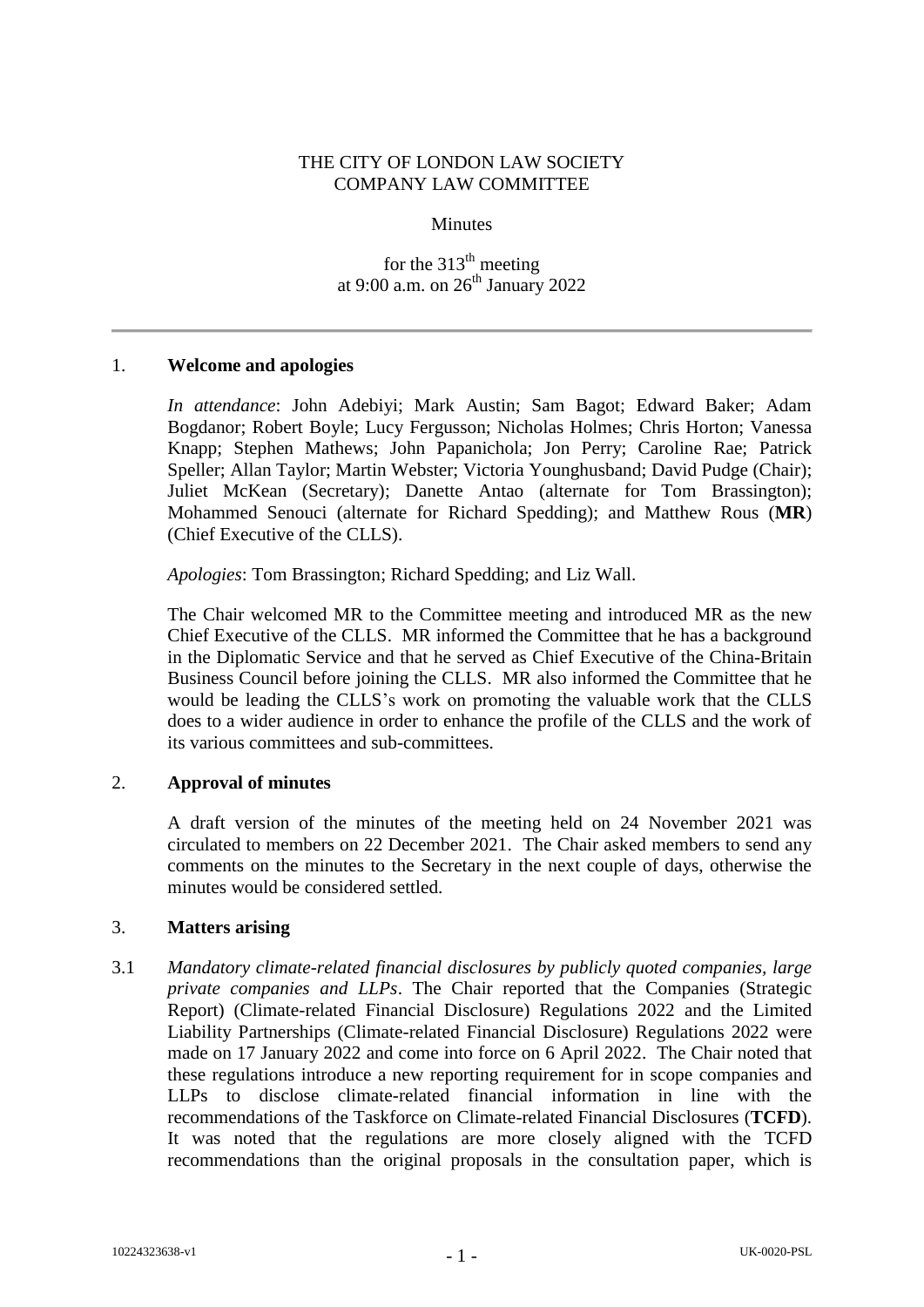consistent with comments made by the Committee and the Law Society Company Law Committee in their joint response to the consultation.

- 3.2 *NSI Act*. The Chair reported that the National Security and Investment Act 2021 (Commencement No. 2 and Transitional and Saving Provision) Regulations 2021 were made on 15 December 2021, which brought the National Security and Investment (**NSI**) Act 2021 into full force on 4 January 2022. The Chair noted that on 17 December 2021 BEIS published guidance to assist acquirers in completing and registering a notification form under the NSI Act, along with the mandatory notification form, the voluntary notification form, the retrospective validation form and the NSI Act declarations that will need to be provided when an NSI Act notification is being submitted. See also minutes 4.5 and 5.8(a).
- 3.3 *FCA PS21/23 on enhancing climate-related disclosures by standard listed companies*. The Committee noted that on 17 December 2021 the FCA announced the publication of PS21/23 on enhancing climate-related disclosures by standard listed companies in which it confirms that it is extending the application of the existing climate-related disclosure requirements in the Listing Rules that apply to premium listed commercial companies to issuers of standard listed shares (both equity shares and shares other than equity shares) and standard listed issuers of GDRs representing equity shares (in each case excluding standard listed investment entities and shell companies). It was also noted that new LR 14.3.27R applies for financial years beginning on or after 1 January 2022. It was further noted that the FCA has: (i) incorporated references to the TCFD's new guidance on metrics, targets and transition plans and updated implementation annex in the guidance provisions for both premium and standard listed issuers in scope of the relevant rules; (ii) introduced an additional guidance provision related to the TCFD's finalised guidance on transition plans; and (iii) updated Technical Note 801.1 (Disclosures in relation to ESG matters, including climate change) to reflect the new Listing Rule and associated guidance and implement minor changes to certain references to EU legislation.
- 3.4 *HMT summary of responses to consultation on the UK Prospectus Regime Review*. The Chair reported that on 16 December 2021 HM Treasury (**HMT**) published a summary of responses to its consultation on the UK Prospectus Regime Review. It was noted that HMT reported that the overwhelming majority of respondents supported the Government's overall approach to reforming the UK prospectus regime and agreed that reform in this area could bring about tangible benefits because, as some respondents noted, the current regime is overly prescriptive, costly, inflexible and acts as a deterrent to some companies offering shares, including to retail investors. It was also noted that the Government will set out its intended next steps in due course.
- 3.5 *HMT summary of responses to consultation on a power to block listings on national security grounds*. The Committee noted that on 10 December 2021 HMT published a summary of responses to its consultation on a power to block listings on national security grounds. It was also noted that HMT reported that overall respondents were supportive of the Government's objectives to take a power to block listings on national security grounds to the extent that it is implemented in a way that does not disproportionately impact the attractiveness of UK capital markets. It was further noted that HMT states in the response that this policy will require legislation to be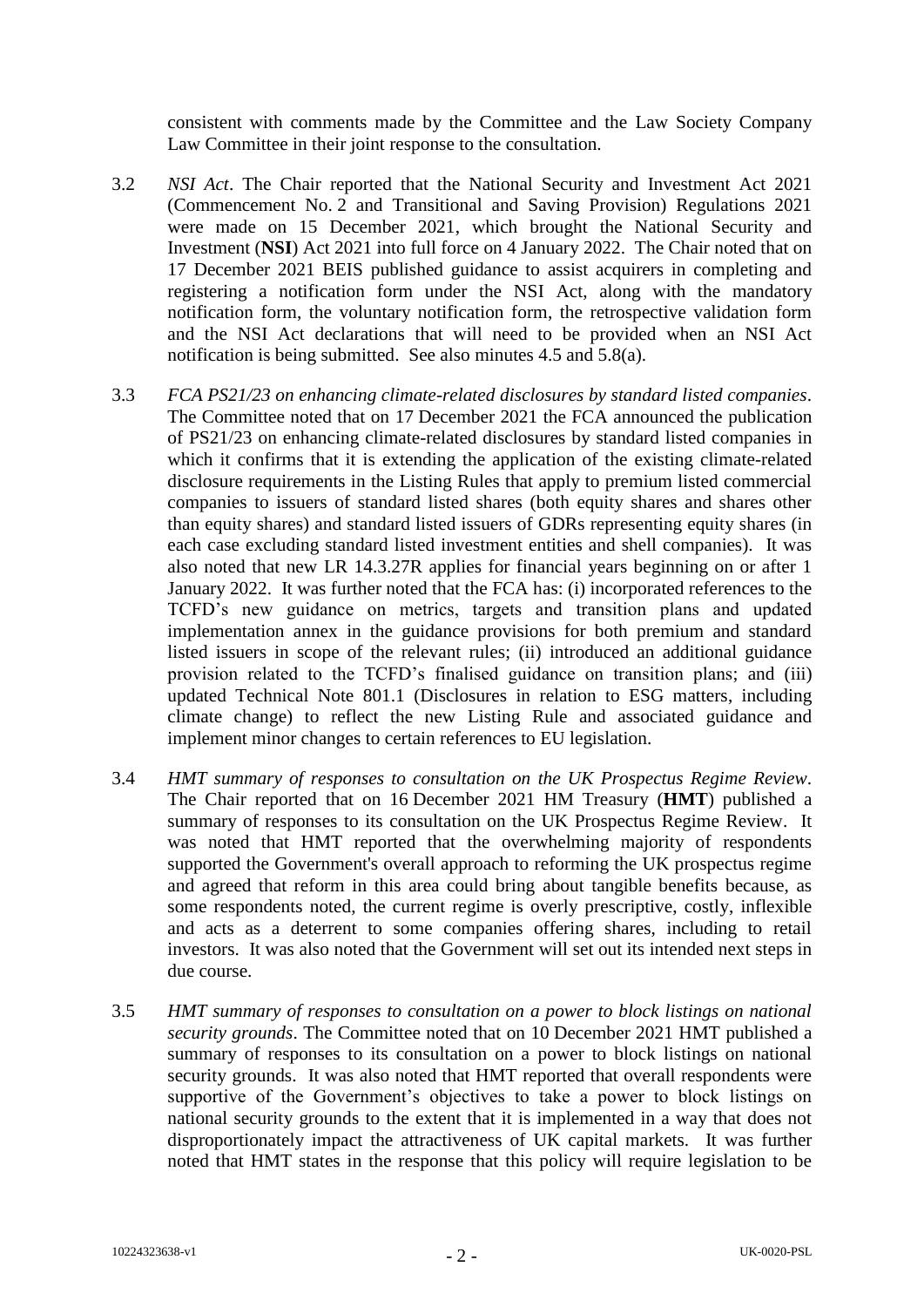enacted but more policy development is needed before that is possible, including further formal consultation as appropriate.

- 3.6 *FCA Primary Market Effectiveness Review*. The Committee noted that on 2 December 2021 the FCA announced the publication of Policy Statement PS21/22 on "Primary Market Effectiveness Review: Feedback and final changes to the Listing Rules" and confirmed changes to the Listing Rules (which came into force on 3 December 2021) to ensure that the UK's public markets remain a trusted and attractive place to list successful companies and provide opportunities for companies to grow from which investors will benefit. It was also noted that minor changes (which came into force on 10 January 2022) had been made to the Listing Rules, Prospectus Regulation Rules and DTRs to modernise and streamline those rules. It was further noted that the FCA received strong engagement with the part of its consultation that sought views on the overall structure of the UK listing regime and whether wider reforms could improve longer-term effectiveness and that the FCA intends to provide further feedback on this in the first half of 2022, including proposed next steps.
- 3.7 *Consultation on corporate re-domiciliation*. The Chair reported that on 7 January 2022 a joint working group of the Committee and the Law Society Company Law Committee, led by Jon Perry, submitted its response to the BEIS, HMT and HMRC consultation on corporate re-domiciliation that sets out proposals to introduce a UK re-domiciliation regime. It was noted that responses were also submitted by the CLLS Insolvency Law Committee, the CLLS Revenue Law Committee and the Law Society on the technical chapter on tax issues.

# 4. **Discussions**

- 4.1 *Panel Statement 2021/26*. The Chair reported that on 2 December 2021 the Takeover Panel published Panel Statement 2021/26 announcing the publication of Public Consultation Paper 2021/1 which proposes amendments to various provisions of the Takeover Code. It was noted that the consultation closes on 18 February 2022 and the Code Committee expects to publish a Response Statement setting out the final amendments to the Takeover Code in Spring 2022, which are anticipated to come into effect approximately one month after the publication of the Response Statement. It was also noted that the Joint CLLS/Law Society Takeovers Working Group is preparing a response to this consultation.
- 4.2 *HMT UK Secondary Capital Raising Review*. Mark Austin provided an update to the Committee.
- 4.3 *FCA/CLLS CLC Liaison Committee call*. Victoria Younghusband updated the Committee in respect of the call that was held on 3 December 2021.
- 4.4 *'oneNDA for M&A' project*. Sam Bagot provided an update to the Committee.
- 4.5 *Share security and the NSI Act*. The Chair reported that the CLLS Financial Law Committee (**CLLS FLC**) has written to Lord Callanan (Minister for Business, Energy and Corporate Responsibility) and the ISU to highlight legal issues of significant concern for existing and proposed transactions regarding the application of the NSI Act where security over shares of a company in a specified sector is taken. The Chair further reported that he has also written to Lord Callanan and the ISU to endorse the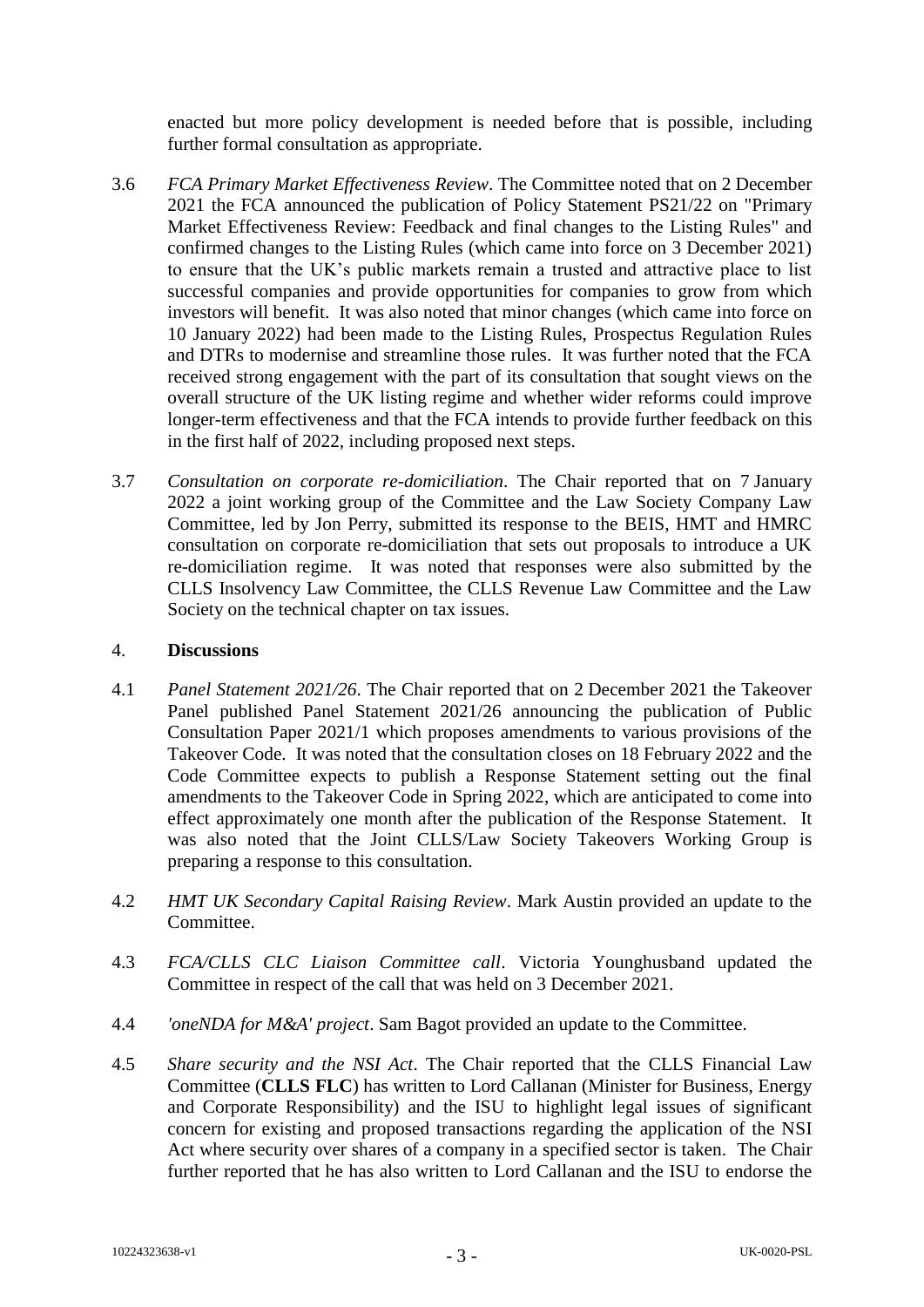issues raised in the letter and that following a call with BEIS to discuss the issues raised in the letter, the CLLS FLC has submitted a subsequent letter with further thoughts for consideration by BEIS and the ISU.

4.6 *Article on related party transactions on the London Stock Exchange: What works and what does not?* The Chair noted that an article on related party transaction rules governing companies listed on the Main Market of the London Stock Exchange and AIM written by Paul Davies has been published in the Business Law Review.

### 5. **Recent developments**

The Committee noted the following additional items in sections 5.2 to 5.4 and 5.6 to 5.9 which were set out in the agenda, but which time did not allow them to consider, other than the Chair briefly reported on the case in item 5.9(a).

### 5.1 **Company law**

(a) No items to consider.

# 5.2 **Corporate governance**

- (a) *PERG 14th Annual Report*. On 16 December 2021, the Private Equity Reporting Group announced the publication of its  $14<sup>th</sup>$  annual report on the private equity industry's conformity with the Guidelines for Disclosure and Transparency in Private Equity and an updated version of its guide to good practice reporting by portfolio companies.
- (b) *FRC report on creating positive culture*. On 9 December 2021, the FRC announced the publication of a report on "Creating positive culture opportunities and challenges" which builds on the work the FRC has done to promote corporate culture as an essential element of good governance. The report finds that aligning culture with purpose, values and strategy can strengthen a company's business model and help companies to better manage resources and be more equipped to face future challenges.
- (c) *ISS 2022 benchmark policy updates*. On 7 December 2021, Institutional Shareholder Services Inc. announced the publication of updates to its 2022 ISS benchmark proxy voting policies, including the United Kingdom & Ireland Proxy Voting Guidelines – an executive summary of the key updates and policy development process has also been published. The updated policies will generally be applied for shareholder meetings taking place on or after 1 February 2022, except for those updates that are being announced with a oneyear transition period and which will become effective in 2023.
- (d) *Updated Glass Lewis approach to executive compensation*. On 2 December 2021, Glass Lewis published an updated version of its approach to executive compensation in the context of the COVID-19 pandemic for the EMEA region.
- (e) *AIM Good Governance Review 2021/22*. On 1 December 2021, the QCA and UHY Hacker Young published their AIM Good Governance Review 2021/22, which outlines the key trends of small and mid-sized quoted companies'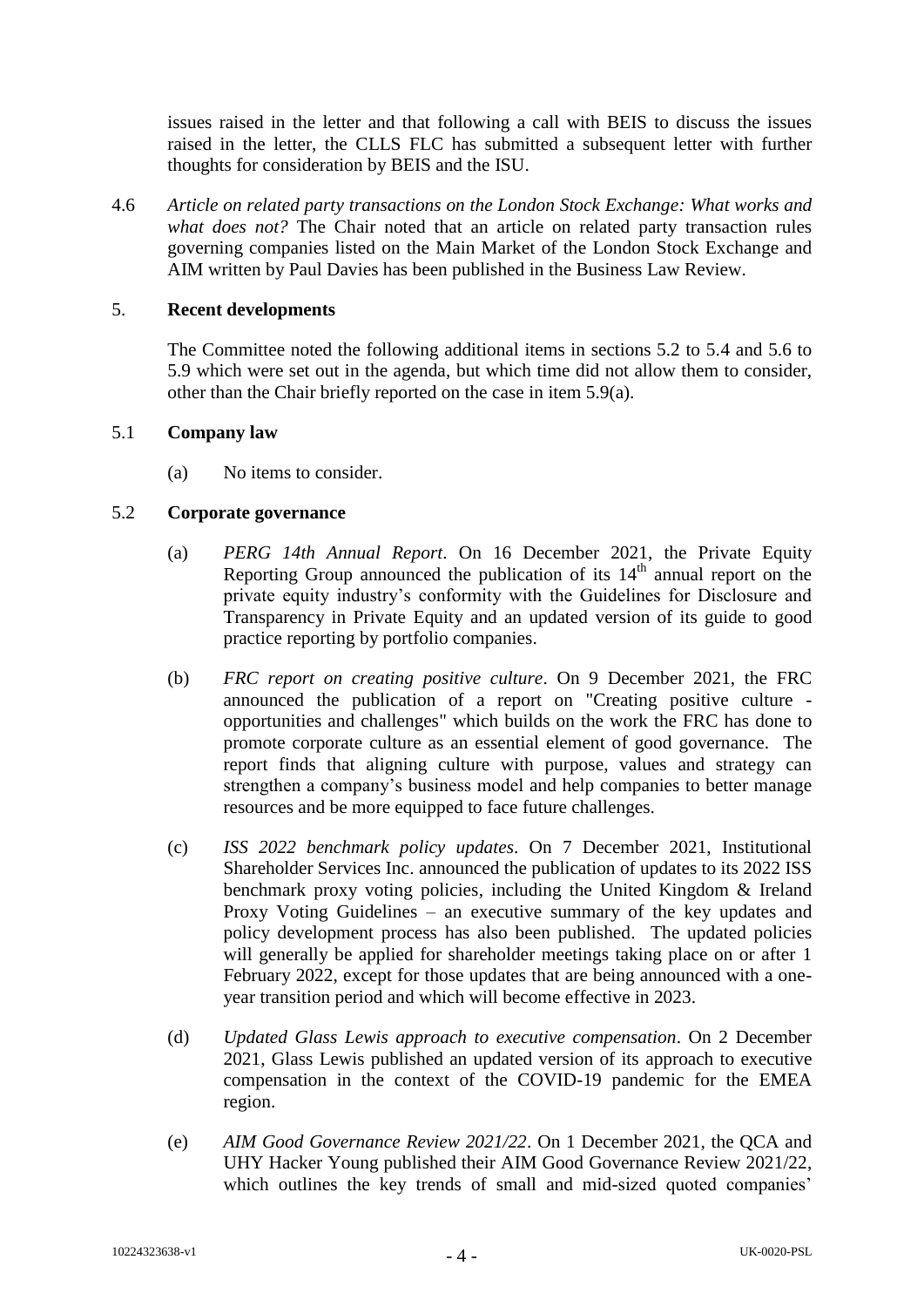corporate governance performance each year. This ninth annual review takes a closer look at post-Covid recovery, ESG and board performance reviews.

- (f) *FRC report on Effective Stewardship Reporting*. On 1 December 2021, the FRC announced the publication of its report on 'Effective Stewardship Reporting: Examples from 2021 and expectations for 2022', which analyses reports from the first signatories to the revised Stewardship Code published in September 2021. The report identifies good examples of reporting and areas where the FRC wishes to see improvement next year, such as how signatories are managing market-wide and systemic risks as well as their approach to stewardship in asset classes other than listed equities.
- (g) *IA 2022 Principles of Remuneration*. On 18 November 2021, the Investment Association announced the publication of its Principles of Remuneration for 2022 and letter to the Chairs of the Remuneration Committees of FTSE 350 companies.

# 5.3 **Reporting and disclosure**

- (a) *Electronic reporting format*. On 17 December 2021, the FCA published Handbook Notice No. 94 which sets out, amongst other things, its response to feedback received on proposed changes to the UK Transparency Directive European Single Electronic Format (**TD ESEF**) Regulation and FCA amending instrument FCA 2021/66 which implements the changes and came into force on 17 December 2021. Broadly, these changes allow issuers to select from a wider range and more recent versions of IFRS taxonomies to meet their obligations to 'mark up' (or tag) their annual financial statements under DTR 4.1.14R and Article 4 of the UK TD ESEF Regulation.
- (b) *FRC Review of Corporate Governance Reporting*. On 25 November 2021, the FRC announced the publication of its annual Review of Corporate Governance Reporting. The review found that there was a general improvement in reporting against the UK Corporate Governance Code, however, there is still room for further improvement in areas such as substantive disclosures on board appointments, succession planning and diversity. The review also found that more focus on reporting the effectiveness of internal control and risk management systems would enhance the level of confidence in the company's control framework.

### 5.4 **Equity capital markets**

(a) *PMB No. 37*. On 9 December 2021, the FCA published Primary Market Bulletin No. 37. In this edition, the FCA: (i) covers the implementation of its postponed rules that require issuers to publish their annual financial reports in a structured format; (ii) explains the importance of adequate business continuity procedures for Primary Information Providers and suggests issuers may want to consider having more than one PIP account; and (iii) reviews sponsor requirements to identify and manage conflicts of interest, including some feedback on the range of submissions the FCA has received since it published Technical Note 701.3 (Identifying and managing conflicts).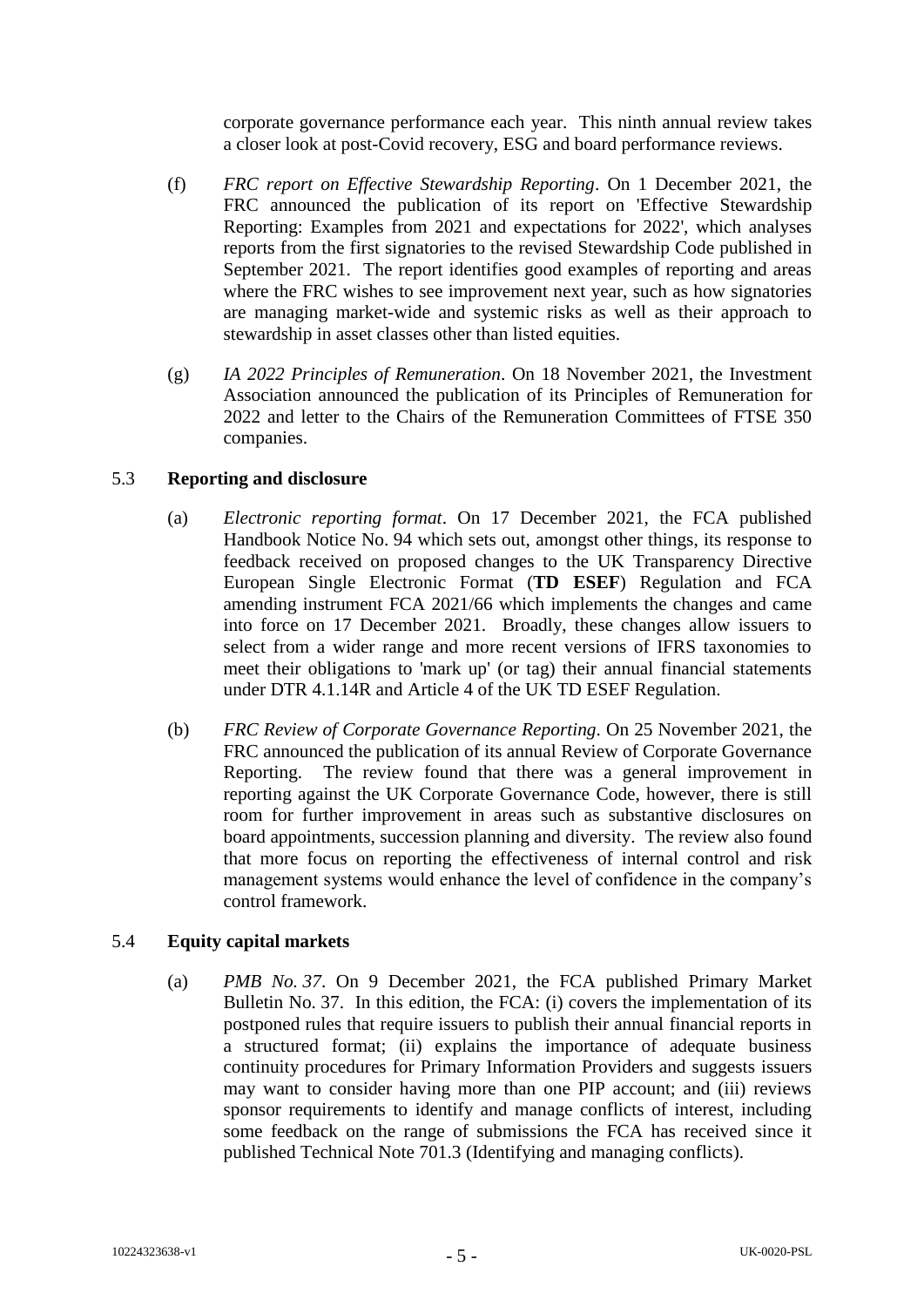- (b) *Public censure and fine for breaches of AIM Rules 13 and 31*. On 30 November 2021, the London Stock Exchange published an AIM disciplinary notice (AD24) announcing that Sensyne Health plc had been publicly censured and fined £580,000 (discounted to £406,000 for early settlement) for breaches of Rule 13 (Related party transactions) and Rule 31 (AIM company and directors' responsibility for compliance) of the AIM Rules for Companies. The breaches relate to the company paying post-IPO cash bonuses to its CEO and CFO against the background that the possibility of IPO related bonuses for the CEO and CFO was not referred to in the company's Admission Document and the nominated adviser was not properly consulted in respect of the bonuses, which were related party transactions and subject to the protections afforded by AIM Rule 13.
- (c) *European Commission consultation on Listing Act*. On 19 November 2021, the European Commission published a consultation document in respect of an initiative that aims to simplify the listing requirements, including post-listing, in order to make public capital markets more attractive for EU companies and to facilitate access to capital markets for SMEs. The consultation closes on 11 February 2022.

# 5.5 **MAR**

(a) No items to consider.

# 5.6 **Accounting**

(a) *FRC Developments in Audit 2021*. On 18 November 2021, the FRC published its annual "Developments in Audit" report, which sets out the FRC's assessment of the UK audit market and its expectations of how audit firms should deliver audit quality improvements.

### 5.7 **Takeovers**

(a) *Panel Statement 2021/27*. On 2 December 2021, the Takeover Panel published Panel Statement 2021/27 announcing that, with immediate effect, the Panel Executive will only accept offer documentation in electronic form. See also minute 4.1 on Panel Statement 2021/26.

### 5.8 **Miscellaneous**

- (a) *Updated CMA jurisdiction and procedure guidance to reflect NSI Act*. On 4 January 2022, the Competition & Markets Authority (**CMA**) published updated CMA2 guidance on the CMA's jurisdiction and procedure in operating the merger control regime set out in the Enterprise Act 2002 to reflect changes to that Act made by the NSI Act.
- (b) *Director disqualification*. On 15 December 2021, the Rating (Coronavirus) and Directors Disqualification (Dissolved Companies) Act received Royal Assent. The Act includes new powers extending the scope of the current investigation and enforcement regime under the Company Directors Disqualification Act 1986 to include former directors of dissolved companies,